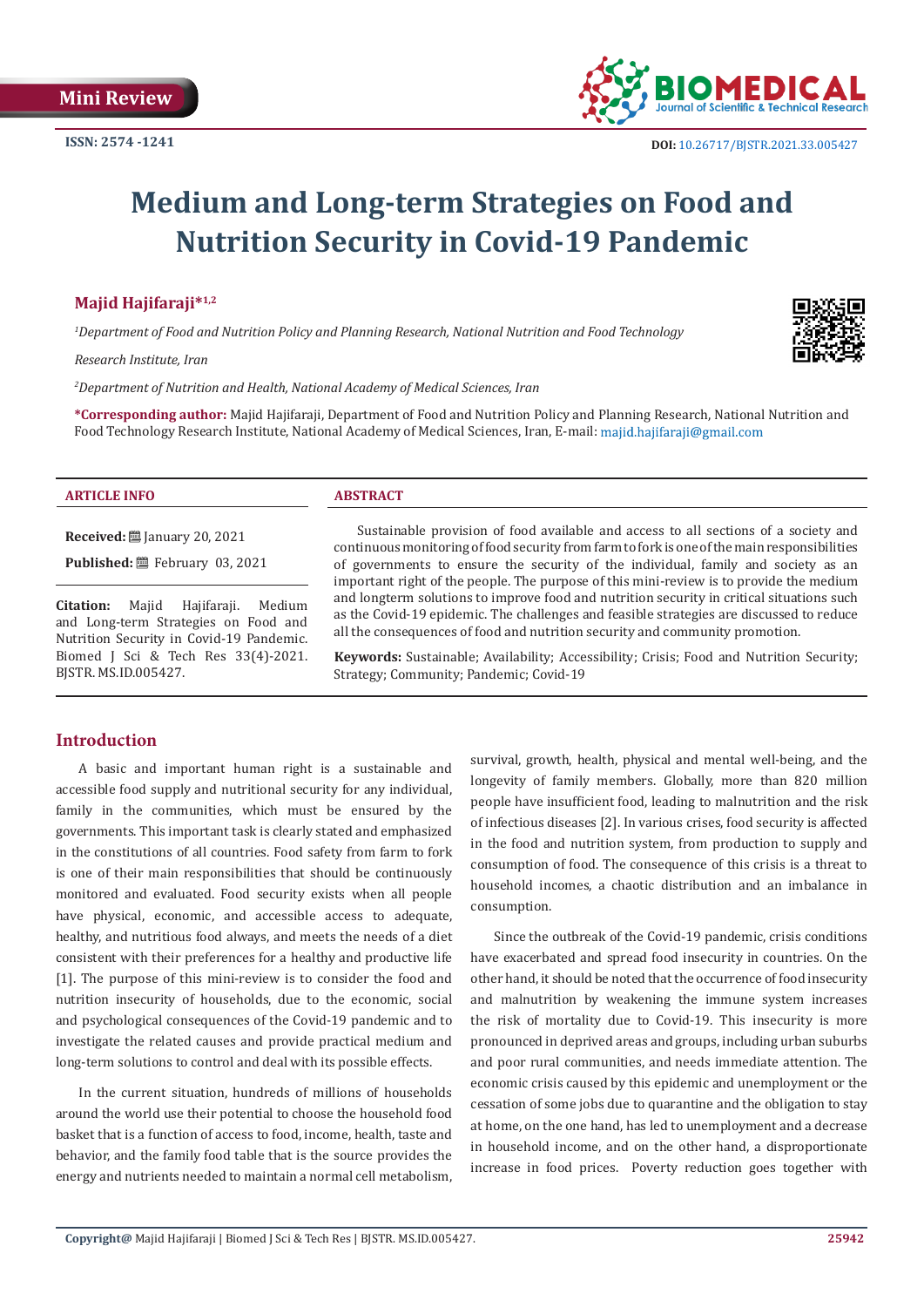declining vulnerability [3]. This set has aggravated the social, economic and psychological problems of the society and reduced food security. At the same time, food safety from the stage of raw material production to processing and consumption is at risk and its monitoring and follow-up is necessary.

The dimensions of the issue in the context of the Covid-19 pandemic can be expressed as follows:

a. Creating weakness and disruption in the chain of production, distribution, and supply of food and agricultural products and thus consumer access and reception

b. Exacerbation of various forms of malnutrition, including low or high intake and their side effects, including weakened immune system and increased risk of death.

c. Further threat of pandemic and the spread of food and nutrition in urban and rural areas, especially low-income groups and deprived of basic facilities. Income inequality and unemployment will likely mitigate income-related health inequalities during the COVID-19 pandemic [4].

d. Factors affected by the economic crisis caused by the Covid-19 pandemic include rising unemployment, the cessation of some quarantined jobs and forced housing, declining incomes and economic access to food, especially for the vulnerable and low-income households. And the occurrence or aggravation of economic, social and psychological problems resulting from them.

e. Insufficient access to agricultural and livestock inputs, including desirability, quantity and cost for farmers and livestock operators in return for the cost of production.

f. Import of poor quality and unhealthy food in accordance with the standards in the form of smuggling or from the official points of entry of goods due to ignoring the minimum laws and standard rules of each country.

This review is the result of hours of discussion between the experts and stakeholders in related groups such as nutrition, food technology, agriculture, economics, epidemiology in a specialized working group on the subject in which we tried to examine all aspects, medium-term strategies to in the long run, to reduce the effects of the epidemic on food security and nutrition and to promote it.

# **Medium- and Long-Term Strategies**

a) Establishing or strengthening the National Council for Food Health and Safety and intersectional cooperation to increase executive capacity and follow up on approvals by activating specialized commissions under the secretariat to design policies, decisions and also monitor approvals, establish and strengthen secretariats on health and food security in relevant organizations and financing of council approvals and its allocation to relevant organizations by the government.

b) Reviewing and revising the laws as well as supportive and commercial policies for agri-food products in parliament and related organizations in favor of domestic production.

c) Supporting farmers and producers of food resources, by facilitating and allocating subsidies to production inputs under the direct supervision of relevant organizations to:

1. Controlling the cost of the product by guaranteeing the purchase of products

2. Elimination of intermediaries through the use and strengthening of production and consumption cooperatives.

3. Educating and Supporting farmers in using modern irrigation methods to save water and soil usage in agriculture.

d) Close monitoring of production and control of imports of pesticides and plants, their proper distribution and consumption, as well as control of smuggling and registration and follow-up of agricultural land tracking codes and support for research and research on alternative methods that protect the environment.

e) Close monitoring and control of the use of antibiotics or any harmful or profitable substances in livestock and poultry.

f) Reduction of food waste through training of those involved in the distribution, production and consumption of agricultural products from the farm to the general center for selling leeks and the final consumer.

g) Operation of micro and macro conversion industries along with livestock production and agriculture to minimize production losses in the livestock sector, garden and kitchen garden.

h) Development of small and rural conversion industries to create employment for farmers in rural and suburban areas under the supervision of competent authorities and health inspectors.

i) Promoting formal and informal educational programs in schools and universities, and mass media, to increase food literacy and nutrition by emphasizing skills training in the field of food preparation, selection and consumption.

j) Promoting vocational education and skills development programs in schools and applied science institutes in the field of production, agriculture, poultry and livestock, and financial support for agricultural school graduates to encourage them to agriculture and expand production.

k) Improving the pattern of production, distribution and consumption of agricultural products and food to provide a sustainable diet (healthy and safe, accessible, achievable and culturally acceptable food model, environmentally friendly and to protect the interests of generations be present and future).